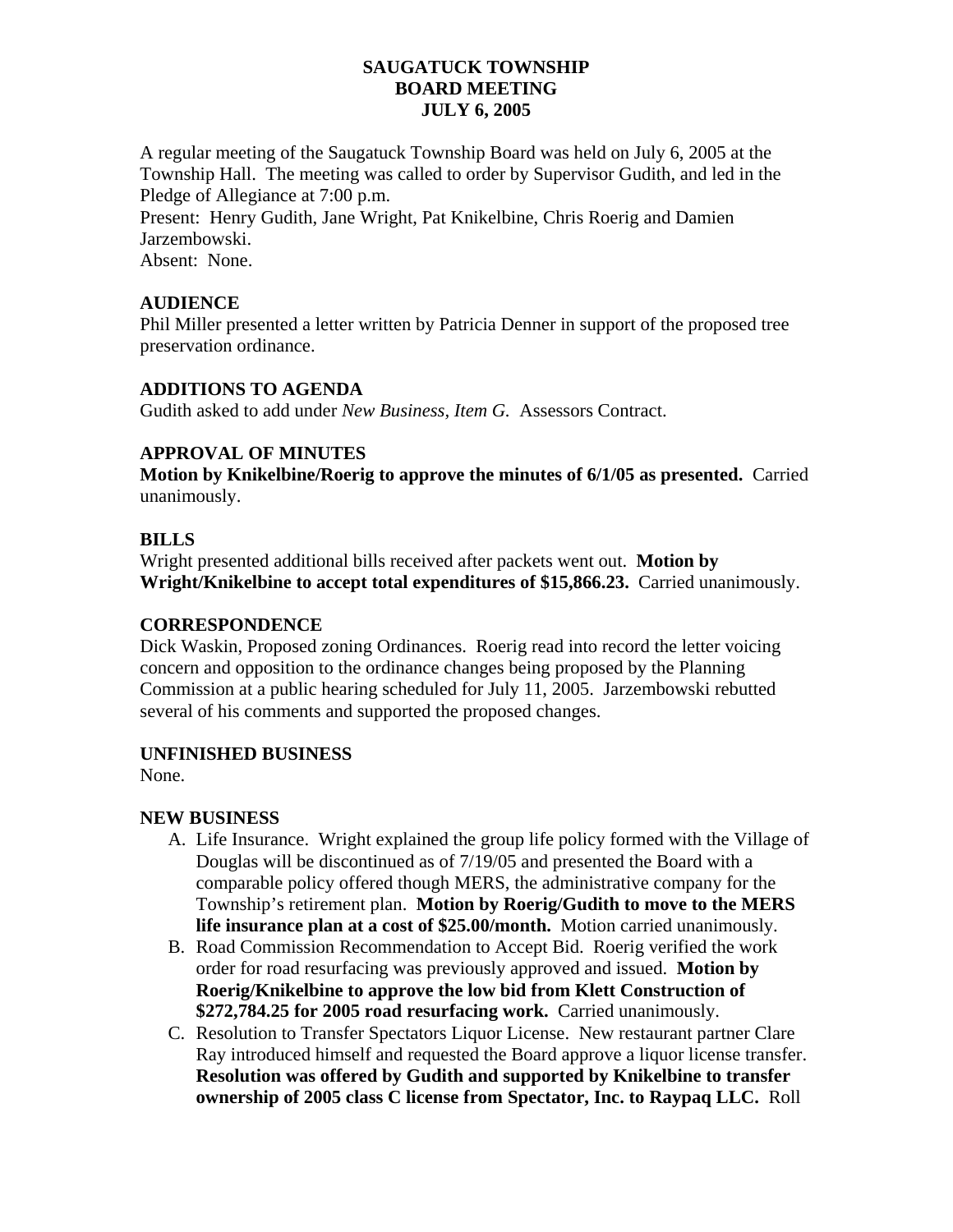#### **SAUGATUCK TOWNSHIP BOARD MEETING JULY 6, 2005**

call vote: Jarzembowski-yes, Knikelbine-yes, Wright-yes, Roerig-yes, Gudithyes. Resolution declared adopted.

- D. Millage Renewal Election in November. Board discussed the possibility of adding a millage renewal proposal to the November ballot. Gudith presented information that affirmed Saugatuck Township with the lowest operating millage in Allegan County. Roerig posed several questions to be answered. Wright will research and present at the next meeting.
- E. Planning Commission Recommendation for Re-Zoning. Wright stated Rom Vano LLC requested the rezoning of a single parcel from A2 to R2 which was denied by the Planning Commission. She presented a newly acquired opinion from the Township Attorney which posed several questions and recommended returning the request back to the Planning Commission for reconsideration. **Motion by Wright/Gudith to return the rezoning request of parcel #0320-023-012-00 back to the Planning Commission for reconsideration.** Jarzembowski stated the Commission discussed the issue thoroughly, but agreed they could review the attorney opinion. Motion carried unanimously.
- F. Commission Appointments. Gudith noted the terms for 2 Planning Commissioners and 1 ZBA member has expired, and recommended postponing any re-appointments to advertise for other interested people. Roerig noted an exception for appointing a replacement to the Parks Commission which has an opening due to the resignation of an elected official. Wright stated the individual who accepts the appointment will be required to run for office during the next general election in November of 2006 due to the length of term remaining. **Motion by Roerig/Wright to accept the resignation of Parks Commissioner Rob Smith and appoint Andrea Smith to replace him with the understanding Andrea Smith will formally run for office in November 2006.** Carried unanimously. Jarzembowski observed Planning Commissioner Chair, Joe Milaukas' term has expired but he desires to remain on the commission as a regular member. Gudith noted the expiration of Commissioner Steve Darpel's and ZBA Member Bill Wester's terms as well, and recommended advertising for interested individuals. Discussion ensued with Roerig and Jarzembowski recommending the reappointment of all 3 individuals as they are interested. Additional discussion took place with all members of the Planning Commission recommending reappointments. **Motion by Roerig/Jarzembowski to reappoint Joe Milaukas and Steve Darpel to the Planning Commission, and Bill Wester to the ZBA, each for a three year term expiring 6/30/08.** More discussion ensued and Roerig called the question. Gudith requested a roll call vote: Roerigyes, Wright-yes, Gudith-yes, Knikelbine-yes, Jarzembowski-yes. Motion carried unanimously.
- G. Assessors Contract. Gudith explained the Assessors contract expired and he would like to renew with a 3% increase. Roerig asked what the dollar amount is, and if the work load decreased with Douglas becoming a city. Wright stated the increase is \$1,050.60/year and although there was a decrease in parcels with the splitting of Douglas, the work load remains the same due to lot splits, continued documentation of existing parcels, and additional work performed within the